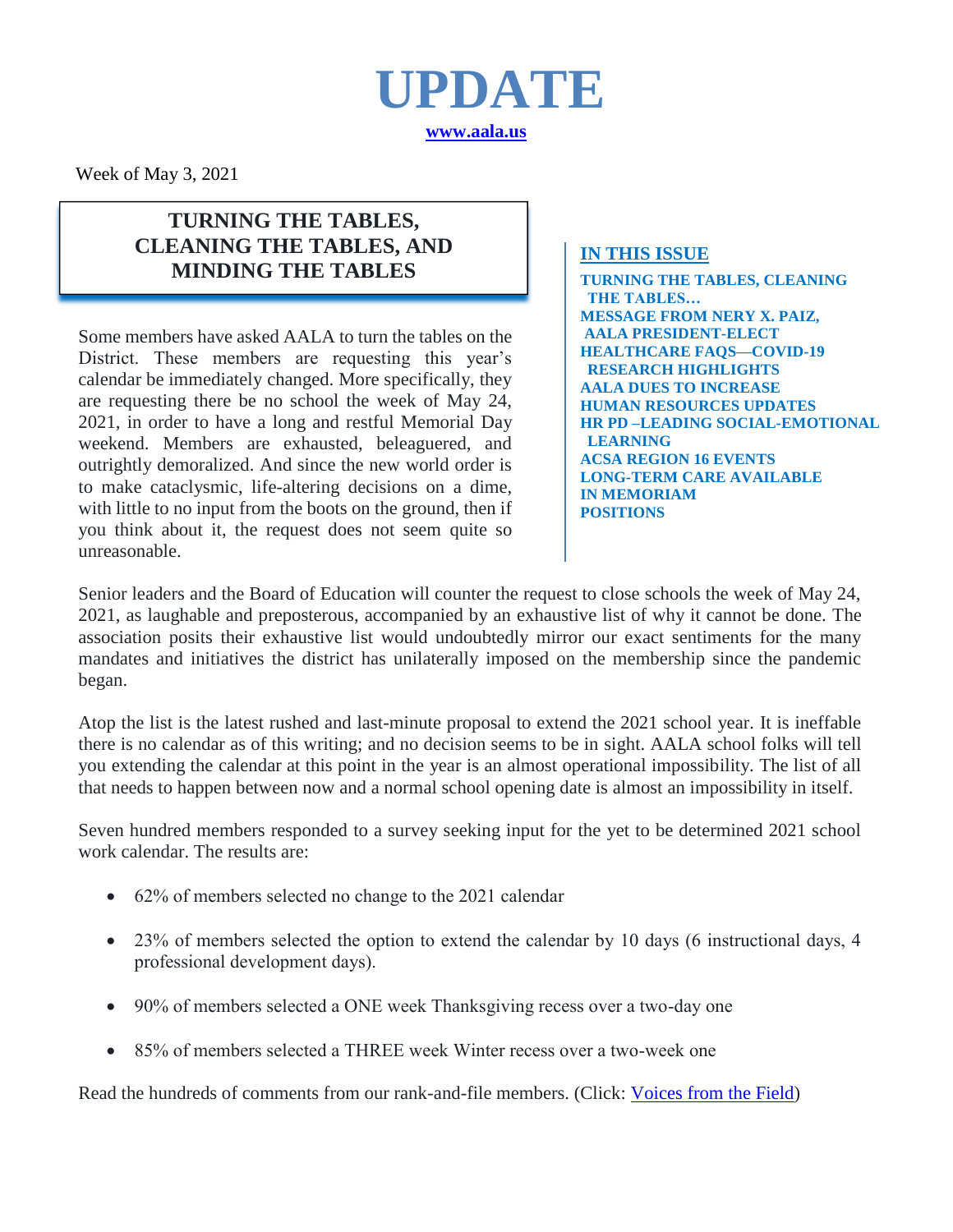### *TURNING THE TABLES (Cont.)*

The general consensus is:

More days does not necessarily mean improved outcomes for students especially if the window to design and implement the 10 additional days is nearly shut.

EVERYONE is experiencing sheer exhaustion and fatigue. Every decision made needs to foster a return to normalcy and the necessary ritual and routines to foster not hamper student achievement. A positive first step is the return to brick-and-mortar schooling with a calendar that is as similar to the 2020 calendar as possible.

And while the intent of adding 10 days may be a sound pedagogical move and/or a politically correct platitude, the human toll it will take diminishes the intent. Most every stakeholder yearns to reconnect with friends, family, and loved ones, coupled with the desire to travel. Basic human needs have to be nurtured and fostered, not hampered. Adding 10 days is counterintuitive to meeting these basic needs.

Accolades to our members suggesting the exploration of a two-week winter and two-week spring recess. The second semester is a long and exhaustive haul. Proof positive why some members want schools closed the week of May 24, 2021.

Some members also made it clear extending the year by 10 days without a consideration of an A-Basis work calendar is a definite nonstarter.

As for "cleaning the tables," more and more members are reporting buildings and grounds are simply unable to keep up with the demand of sanitizing all of the surfaces as promised and required. There seems to be an uptick in grievances being filed for lack of sanitation and cleanliness. If such is the case, it is only fitting sitting senior leaders sit for the grievances rather than our members. It is unfair for our members to be saddled with grievances because the district continues overpromising what the worker bees simply cannot deliver. Keep in mind this issue will now be exacerbated exponentially with the recent decision to open playgrounds.

On a similar note, more and more members are becoming increasingly alarmed with being unable to meet the weekly testing requirement of students and staff as promulgated and promised by the District. Reports are the mobile testing units arrive late and leave early; are rather surly when receiving direction from administrators; and have even asked administrators for their single-sign and password to access rosters. Remember, providing passwords is a serious violation of District policy; and if you share it, anyone can do anything with your sign-on and you will be held accountable. A nightmare scenario is the use of your password to access illegal materials on the internet. It is the responsibility of senior leaders to respond to and be accountable for any testing gaffes.

Lastly and as importantly, the association implores the District to let our School Support Administrators and Unit J members go back to doing what they do best, the full-time job awaiting them. Instead, they are suffering the indignities of being "supervised" by millennials finishing a college degree; and being asked by said millennials for their stop and start times in snarky and unprofessional manners. Moreover, supplies and meaningful activities to provide appropriate child care has fallen to our members to problem-solve with no support or recognition of their efforts. As importantly, our members in these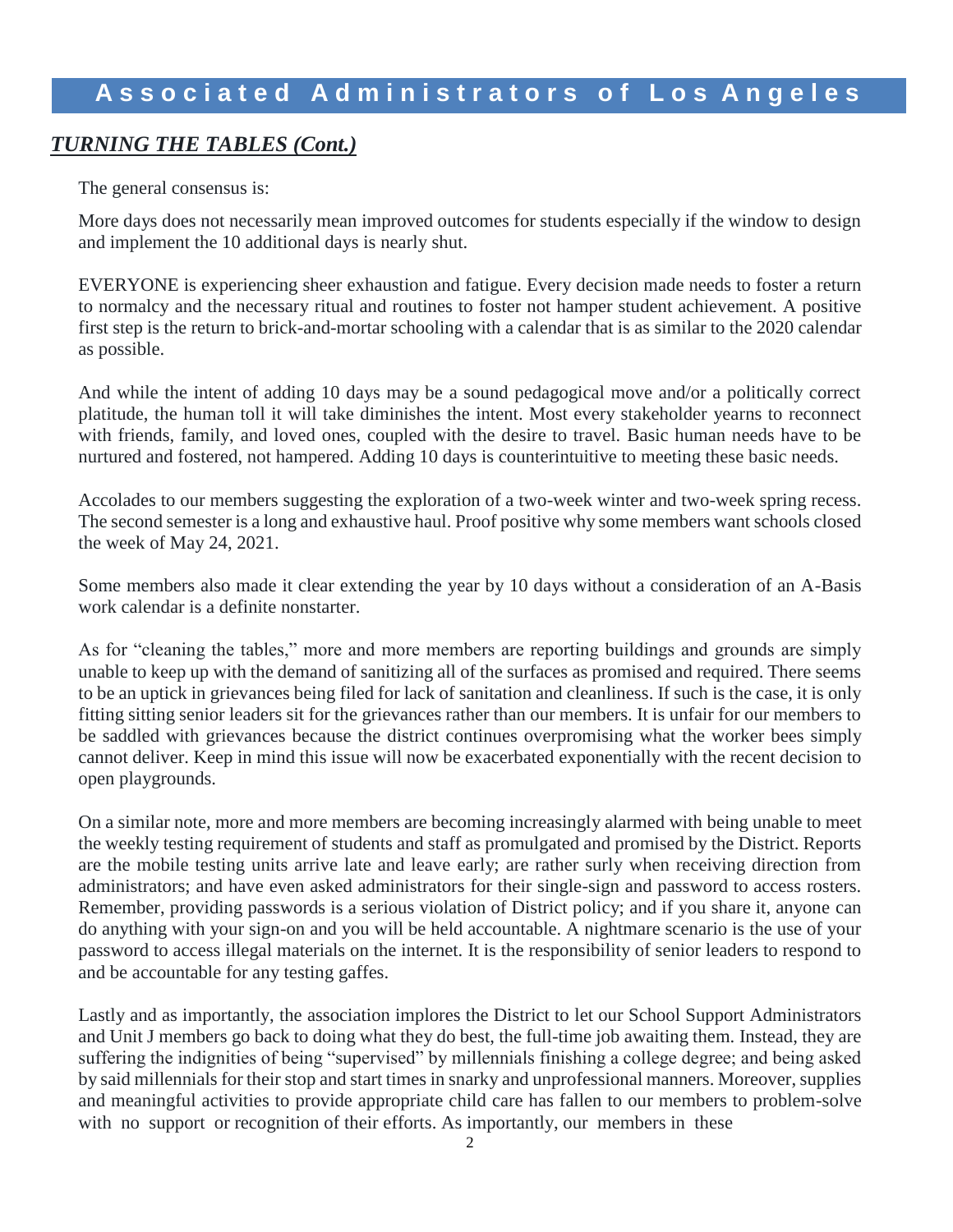### *TURNING THE TABLES (Cont.)*

circumstances call upon the District to provide a minimum of 28 hours of Extra Duty Pay so they can begin the onerous task of addressing their day-to-day obligations as a result of being reassigned from their desks.

And in the spirit of doing things on a dime and at the last minute, said members will appreciate receiving an email returning them to their full-time jobs, effective Monday, May 3, 2021.

### **A MESSAGE FROM NERY X. PAIZ, AALA PRESIDENT ELECT**

On July 1, 2021, president-elect Nery X. Paiz will begin serving a three-year term as AALA president. Click [HERE](https://drive.google.com/file/d/14t99DAnTpLKkR6-_8yeAWHtqVQ1lQcDH/view) for a video message to AALA members.

### **HEALTHCARE FAQs—COVID-19 VACCINE HIGHLIGHTS**

#### **What progress is being made in vaccine development?**

Worldwide, governments have approved or authorized for emergency use 13 vaccines; 27 vaccines are currently in phase 3 trials, 35 in phase 2, 45 in phase 1, and 4 vaccines were abandoned.

Of the vaccines in Phase 3 clinical trials, the vaccines that may become available in the U.S. are likely 1) *Covaxin,* 2) a protein vaccine by Novavax*,* and 3) an mRNA vaccine by CureVac*.* 

- Covaxin is based on an inactivated form of coronavirus and is already authorized for emergency use in India. Its developer, Bharat Biotech, has partnered with Ocugen*,* a U.S. company, to manufacture Covaxin for the U.S. market. Trial results indicate that Covaxin is safe, effective, and may block the spread of COVID-19. Covaxin has shown it can neutralize the COVID-19 double mutant 617.
- Novavax's protein-based vaccine has been shown 96% effective against the original COVID-19, 86% against variant, B.1.1.7 (U.K. origin), and 49% against B.1.351 (South Africa origin). The company anticipates delivering its Phase 3 trial results this month, first in the United Kingdom, followed weeks later, in the U.S. Novavax plans worldwide distribution.
- CureVac, a Swiss biopharmaceutical company, initiated a rolling submission for approval of its mRNA vaccine with the European Medicines Agency.

#### **Are there clinical trials for adolescents 12-15?**

Yes, clinical trials by Pfizer-BioNTech for adolescents have been completed and submitted to the FDA for authorization. Trial data showed 100% effectiveness for adolescents in the vaccine group, compared with 139 infections in placebo group.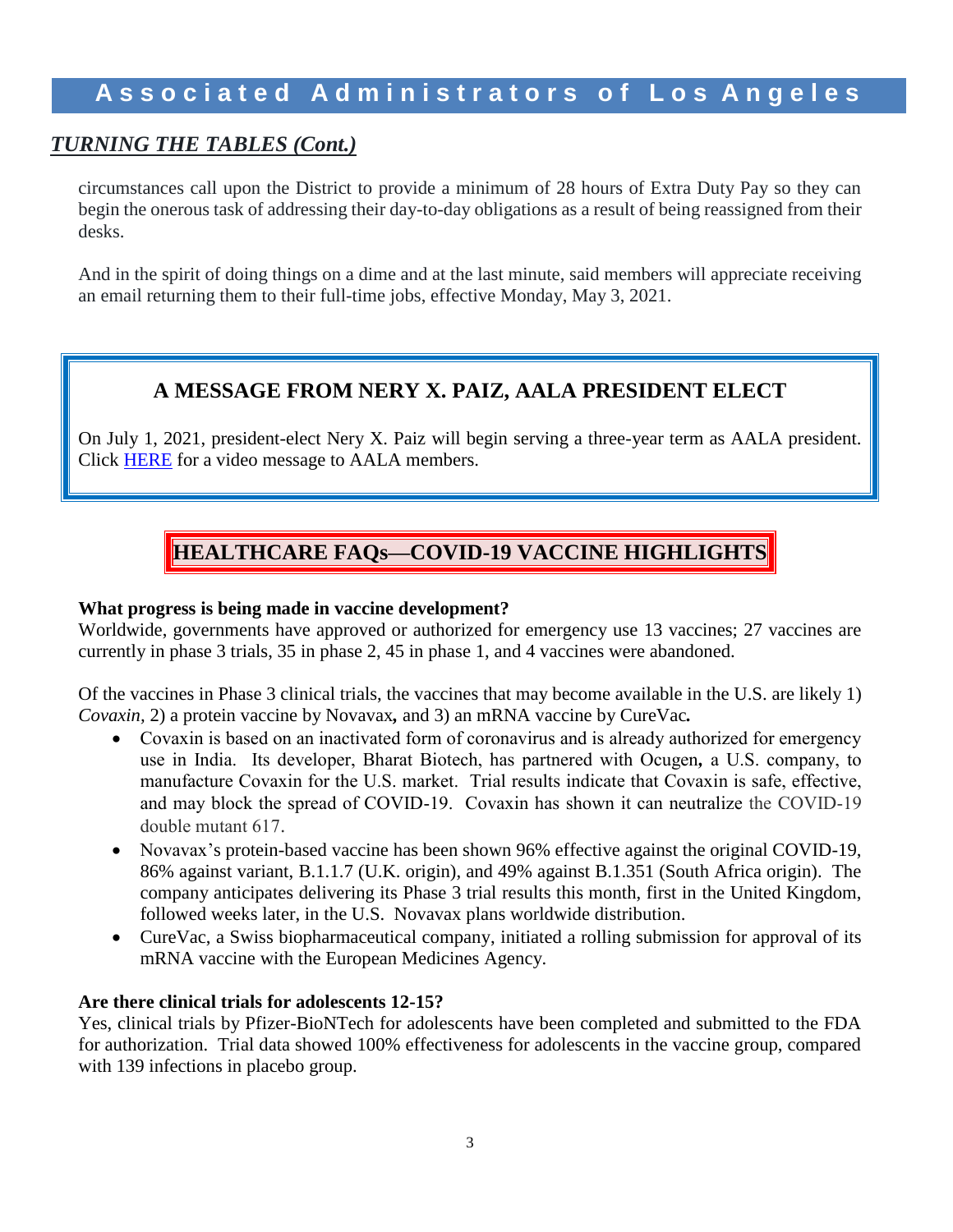### *COVID-19 VACCINE HIGHLIGHTS (Cont.)*

### **Are vaccines being tested for children between 6 months and 12 years of age?**

Pfizer-BioNTech began clinical trials in March, dividing participants into three age groups—5-11, 2-5, and 6 months to 2. The two-dose regimen began with the oldest group. Moderna, likewise, will begin a phase 2/3 clinical trial for children ages 6 months -12. Moderna will conduct their trial in two phases one for determining a safe dose, and second for determining dose efficacy. Participants in Moderna's trial will be divided into three age groups—6-12, 2-6, and 6 months to 2. These trials will take longer to complete, due to its complexity.

### **Has research determined that existing vaccines are safe for pregnant and breastfeeding women?**

Not yet, according to the Centers for Disease Control (CDC). Although there is only limited data about the effects of COVID-19 vaccines on pregnant woman, the CDC say that experts believe it there is little risk because neither the Moderna nor Pfizer-BioNTech vaccines contain the live virus that causes COVID-19. Also, the vaccines cannot not cause genetic changes. The J&J/Janssen COVID-19 vaccine, a viral vector vaccine, has been used by Janssen for other vaccines that were given to pregnant women in all trimesters of pregnancy, with no adverse outcomes for either the woman or the infant. Without definite guidance from the CDC, pregnant women and lactating mothers must make for themselves the ultimate decision on vaccination. For CDC information on COVID-19 vaccines and pregnant and lactating women, click [HERE.](https://www.cdc.gov/coronavirus/2019-ncov/vaccines/recommendations/pregnancy.html)

### **How long does vaccine protection last?**

Just how long immunity lasts has remained an open question since vaccinations only began in mid-December 2020. Information from the Phase 3 clinical trials of both Pfizer and Moderna indicate that immunity lasts for six months or longer. Scientists predict that immunity may last for a year or more, but probably will not provide lifetime immunity like the measles vaccine. More information will emerge with time.

### **AALA DUES TO INCREASE**

AALA's *Virtual* Representative Assembly was noticed on April 15, 2021, of a \$25 a year dues increase effective July 1, 2021. Currently, dues are \$490.08 a year or \$40.84 a month. With the increase, dues will be \$515 dollars a year or \$42.92 a month.

The following highlights were shared with the assembly:

- Dues were last raised six years ago effective July 1, 2015.
- Dues up to a maximum amount of \$25 per year may be made at the direction of AALA.
- Expenses continue rising significantly: Office lease, higher parking costs, liability insurance, wages, health care benefits, postage, and office supplies to name a few all come with elevated costs.
- San Diego administrators pay \$1,500 a year or \$125 a month.
- UTLA dues are \$1,123 a year or \$93.58 a month.

In May, AALA will inform the District's Payroll Services Branch of the dues increase. The new rate takes effect July 1, 2021.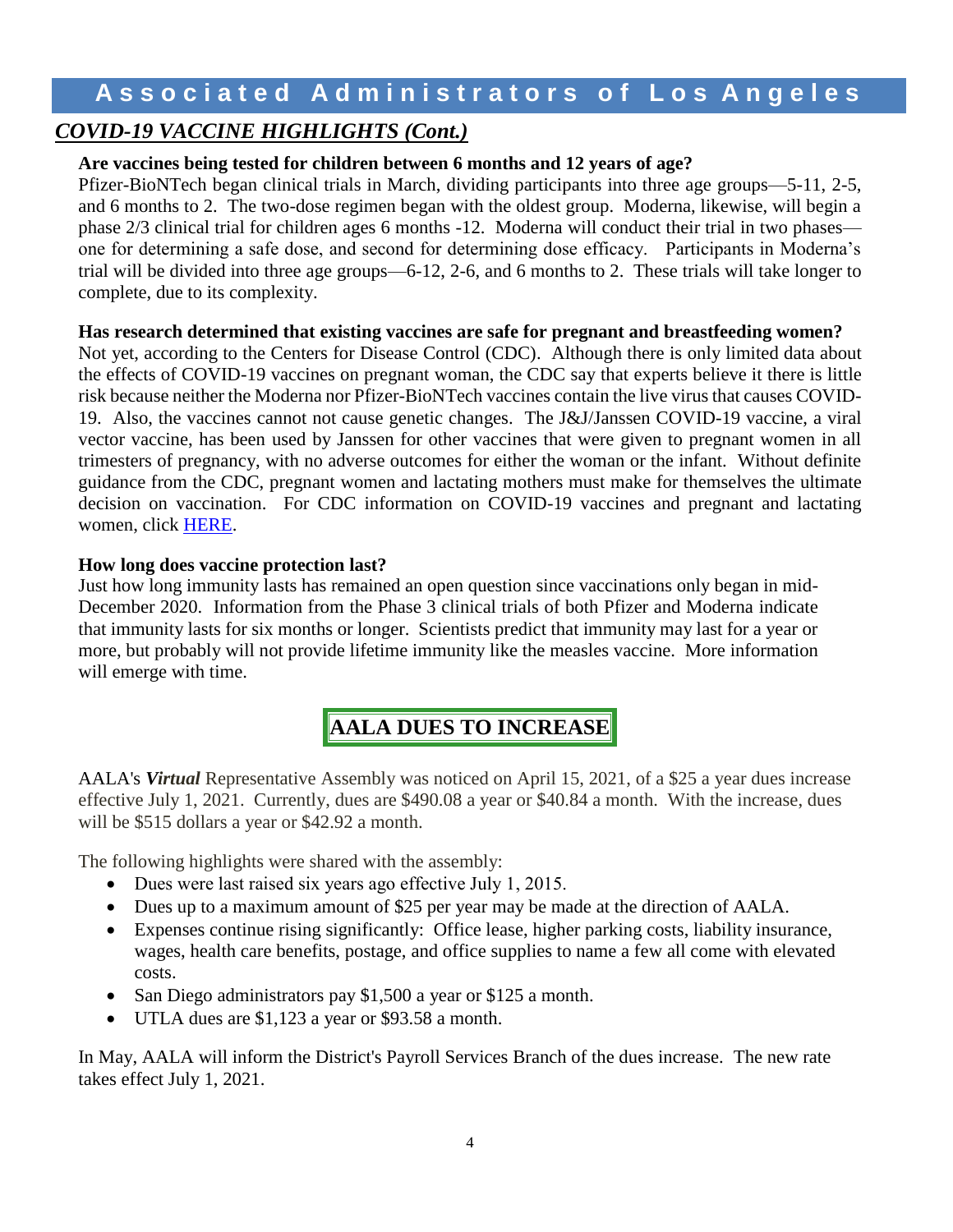### **HUMAN RESOURCES UPDATES**

#### **2021 Educator Development and Support Final Evaluation Guidance**

Final evaluation due dates are as follows:

- Teachers, Non-Classroom Teachers, and Counselors **May 11, 2021**
- Assistant Principals **May 11, 2021**
- Principals **May 18, 2021**

#### EDST Resources:

- [EDST Final Evaluation handbook](https://achieve.lausd.net/cms/lib/CA01000043/Centricity/Domain/433/EDS%20Final%20Eval%20Report%20Handbook.pdf)
- Virtual, drop-in support sessions are available **each Friday from 2:00 - 4:00 p.m**. Information can be found on the [flyer](https://achieve.lausd.net/cms/lib/CA01000043/Centricity/Domain/433/FridayFlyerDec2020.pdf) or by emailing **Cecilia [Duenas](mailto:cecilia.duenas@lausd.net)** or **[Silvia Rubalcava](mailto:sxr8628@lausd.net)**.

#### EDSSL Resources:

In-Person or Video Conferencing is available to complete a final evaluation conference. Please use the following guidance:

### **In-Person Final Evaluation Conferences**:

[EDSSL Summative and Final Evaluation](https://achieve.lausd.net/cms/lib/CA01000043/Centricity/Domain/434/EDSSL%20Summative%20and%20Final%20Evaluation.pdf) [EDSSL Protocols](http://achieve.lausd.net/cms/lib08/CA01000043/Centricity/Domain/434/EDSSL%20Protocols.pdf) [School Leader User Guide to EDSSL Plan](https://achieve.lausd.net/cms/lib08/CA01000043/Centricity/Domain/434/School%20Leaders-EDSSL%20User%20Guide.pdf) [Evaluator User Guide to EDSSL Plan](https://achieve.lausd.net/cms/lib08/CA01000043/Centricity/Domain/434/Evaluators-EDSSL%20User%20Guide.pdf)

#### **Video Conference Final Evaluation:**

[Click here for a resource about conducting these conferences](https://achieve.lausd.net/cms/lib/CA01000043/Centricity/Domain/434/Electronic-Sign-Off-of-Final-Eval_EDSSL.pdf)

For support with EDSSL, contact **[Heather Lower Lowe](mailto:hlowe@lausd.net)** or **[Jose M. Rodriguez, Ed. D](mailto:jmr7481@lausd.net)**. For technical support for all evaluation processes, email mypgs@lausd.net or submit an ITD Remedy Ticket.

#### **Applications Now Available for the Los Angeles Preliminary Administrative Services Credential Program**

Teacher leaders interested in pursuing an administrative career in Los Angeles Unified are invited to apply to the new Los Angeles Preliminary Administrative Services Credential (LAPASC) program. This tuition-free, competency-based, and job-embedded credentialing program seeks to create a pipeline of high quality, equity driven leaders to serve the students of Los Angeles. **Applications are due by May 7, 2021, at 5 p.m**. For more information about the program, visit our website at: <https://sites.google.com/lausd.net/lapasc/home> or contact **Delia Estrada**, Ph.D., at [LAPASC@lausd.net](mailto:LAPASC@lausd.net)

**Office hours for LAPASC** are held every Monday at 4 p.m. for interested teachers. Join us at Zoom Meeting 839-8022-7595 or<https://us02web.zoom.us/j/83980227595>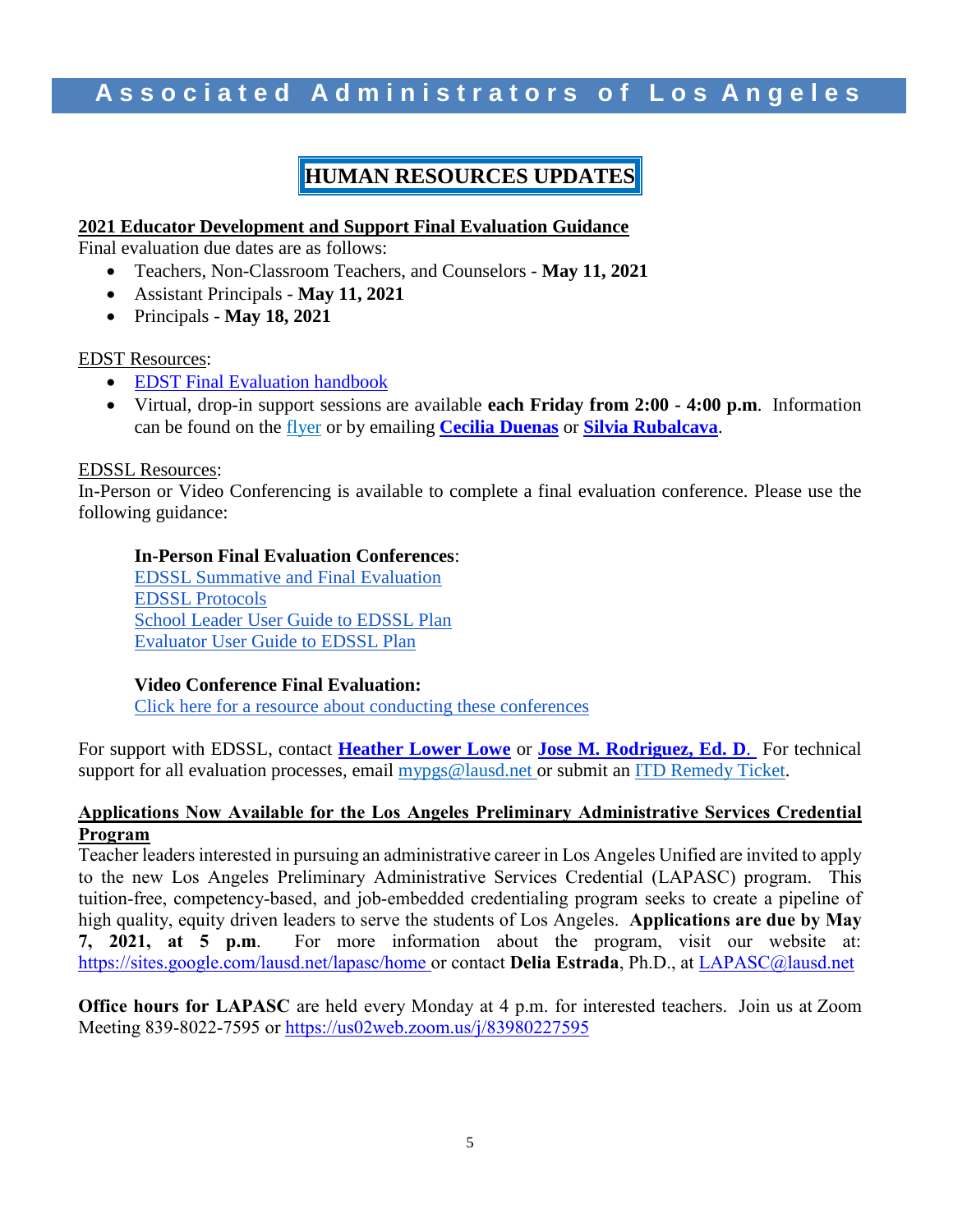

Participants will have the opportunity to deepen their understanding of Social-Emotional Learning (SEL) Leadership to proactively engage and support positive school cultures. Participants will explore how SEL can assure equitable outcomes for all learners.



8 **MAY** 

8:30 a.m. - 3:00 p.m. **VIRTUAL MEETING FOR ALL ADMINISTRATORS INCLUDING EARLY EDUCATION PRINCIPALS,** DIRECTORS, and DOI.



Participants will gain insights into leading Social-Emotional Learning with a focus on growth mindset, self-efficacy, selfmanagement, and social awareness.

Registration is limited to 250 participants.

Please register in MyPLN by searching "SEL Leadership 2020".

Participants will be paid 6 hours at their hourly rate.

Made possible by the Division of Instruction in partnership with HR Induction & Credentialing, AALA, and ACSA Region 16.

Contact: Susan Ward-Roncalli at **sroncall@lausd.net** or Dr. Marco Nava at **mnava@lausd.net**. 333 S. BEAUDRY AVE. 14th Floor | LOS ANGELES, CA 90017 | (323) 241-3444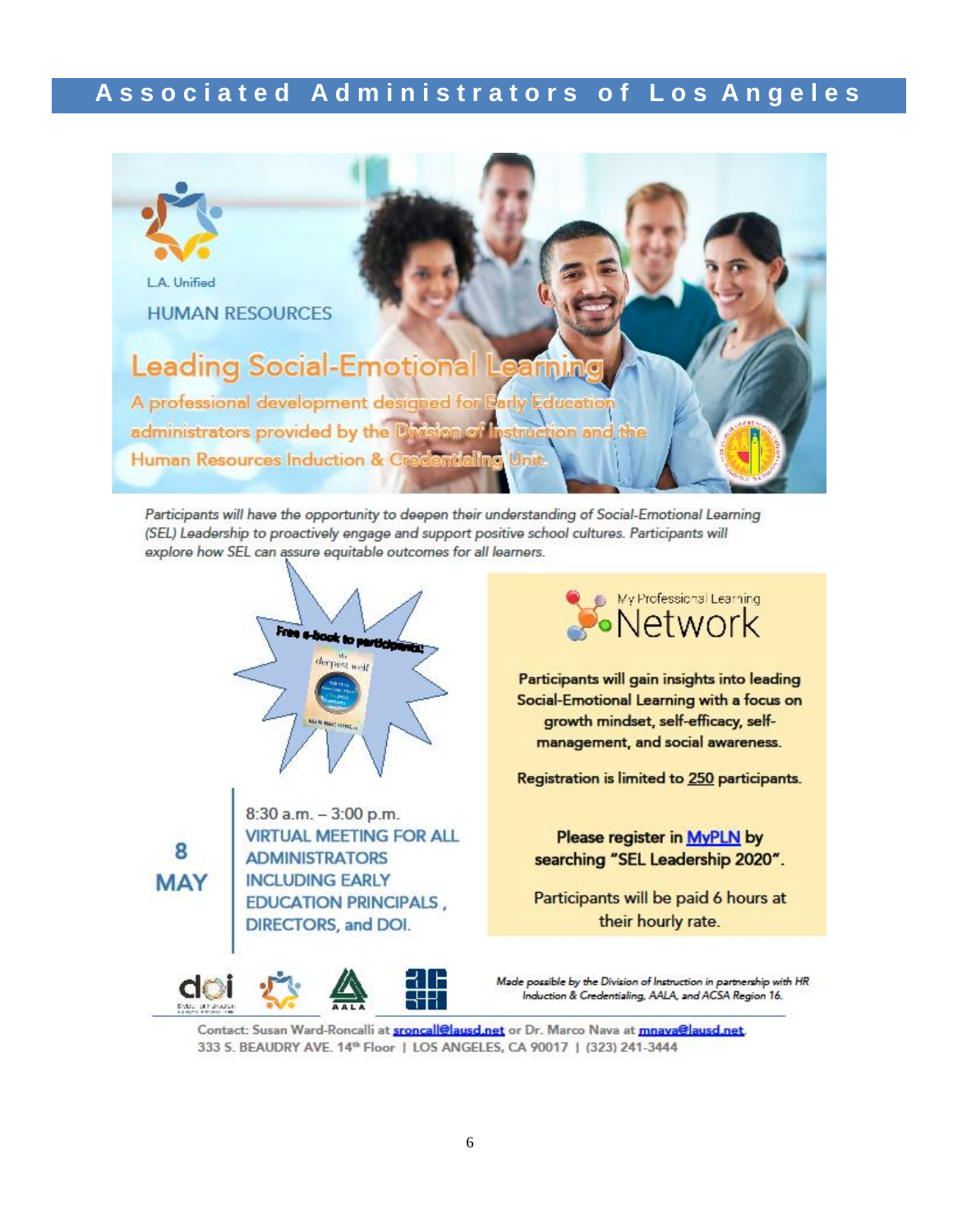# **ACSA REGION 16 EVENTS**

**May 4 –** *Leading While Female* book study continues with **Trudy Arriaga** Join Zoom Meeting [https://lausd.zoom.us/j/86874783033?pwd=dDlOaHl1K1cvY3ZOcllnNU1DK3VCZz09](https://nam03.safelinks.protection.outlook.com/?url=https%3A%2F%2Flausd.zoom.us%2Fj%2F86874783033%3Fpwd%3DdDlOaHl1K1cvY3ZOcllnNU1DK3VCZz09&data=04%7C01%7Cjuan.flecha%40lausd.net%7C12f555ae0fd54f30195308d909b13dc8%7C042a40a1b1284ac48648016ffa121487%7C0%7C0%7C637551479104823767%7CUnknown%7CTWFpbGZsb3d8eyJWIjoiMC4wLjAwMDAiLCJQIjoiV2luMzIiLCJBTiI6Ik1haWwiLCJXVCI6Mn0%3D%7C1000&sdata=nlPHvAdmEInfiVSow6vqCGkqEBS7y0dKlnYndJJsPJM%3D&reserved=0)  Meeting ID: 868 7478 3033 Passcode: 386226

### **NEW!! Cultural Proficiency Series – 4 th Thursday of Each Month**

**Brown Bag Luncheon -** 12:00-1:00 p.m., Thursday, April 29

**What now? What next? Adonai Mack,** Senior Director, Equity, ACSA Join Zoom Meeting

[https://lausd.zoom.us/j/94886461846](https://nam03.safelinks.protection.outlook.com/?url=https%3A%2F%2Flausd.zoom.us%2Fj%2F94886461846&data=04%7C01%7Cjuan.flecha%40lausd.net%7C12f555ae0fd54f30195308d909b13dc8%7C042a40a1b1284ac48648016ffa121487%7C0%7C0%7C637551479104823767%7CUnknown%7CTWFpbGZsb3d8eyJWIjoiMC4wLjAwMDAiLCJQIjoiV2luMzIiLCJBTiI6Ik1haWwiLCJXVCI6Mn0%3D%7C1000&sdata=HuJ0kIwTRTTKcDDBnD79x0Zik%2BlYT83W5u%2FIJ2m3REg%3D&reserved=0) Meeting ID: 948 8646 1846

### **Exclusive for Region 16: Thursday, May 6 – 4 p.m.-6 p.m.**

**What do I say?** Choosing to have a conscious conversation—Practical responses to those paralyzing questions**.** 

#### **Linda Blanshay, Museum of Tolerance**

Registration will come through Museum of Tolerance. Click **HERE** to complete a Google Form-You will receive a direct link.

### **Aspiring Administrators, Tuesday, May 11, at 7:00 p.m.**

**Angel J. Barrett**, Region 16, and **Maria Thompson**, Region 15

### **Semester Focus: Your Future is Now**

How do I know what to write? Part ii

- How do I know what experiences to share?
- How do I use the CAPSELs and School Leadership Framework to align my experiences?
- How important is my vocabulary, and what are the "in" words?

Join Zoom Meeting [https://lausd.zoom.us/j/98236445657?pwd=MkFZU1pqbTZ1cVJveS9JTDRTeEE4Zz09](https://nam03.safelinks.protection.outlook.com/?url=https%3A%2F%2Flausd.zoom.us%2Fj%2F98236445657%3Fpwd%3DMkFZU1pqbTZ1cVJveS9JTDRTeEE4Zz09&data=04%7C01%7Cjuan.flecha%40lausd.net%7C12f555ae0fd54f30195308d909b13dc8%7C042a40a1b1284ac48648016ffa121487%7C0%7C0%7C637551479104833759%7CUnknown%7CTWFpbGZsb3d8eyJWIjoiMC4wLjAwMDAiLCJQIjoiV2luMzIiLCJBTiI6Ik1haWwiLCJXVCI6Mn0%3D%7C1000&sdata=94S086QhxHQF3Ob33qiKun2kQkRArVND09jwUy%2BBUeI%3D&reserved=0)  Meeting ID: 982 3644 5657 Passcode: ACSA

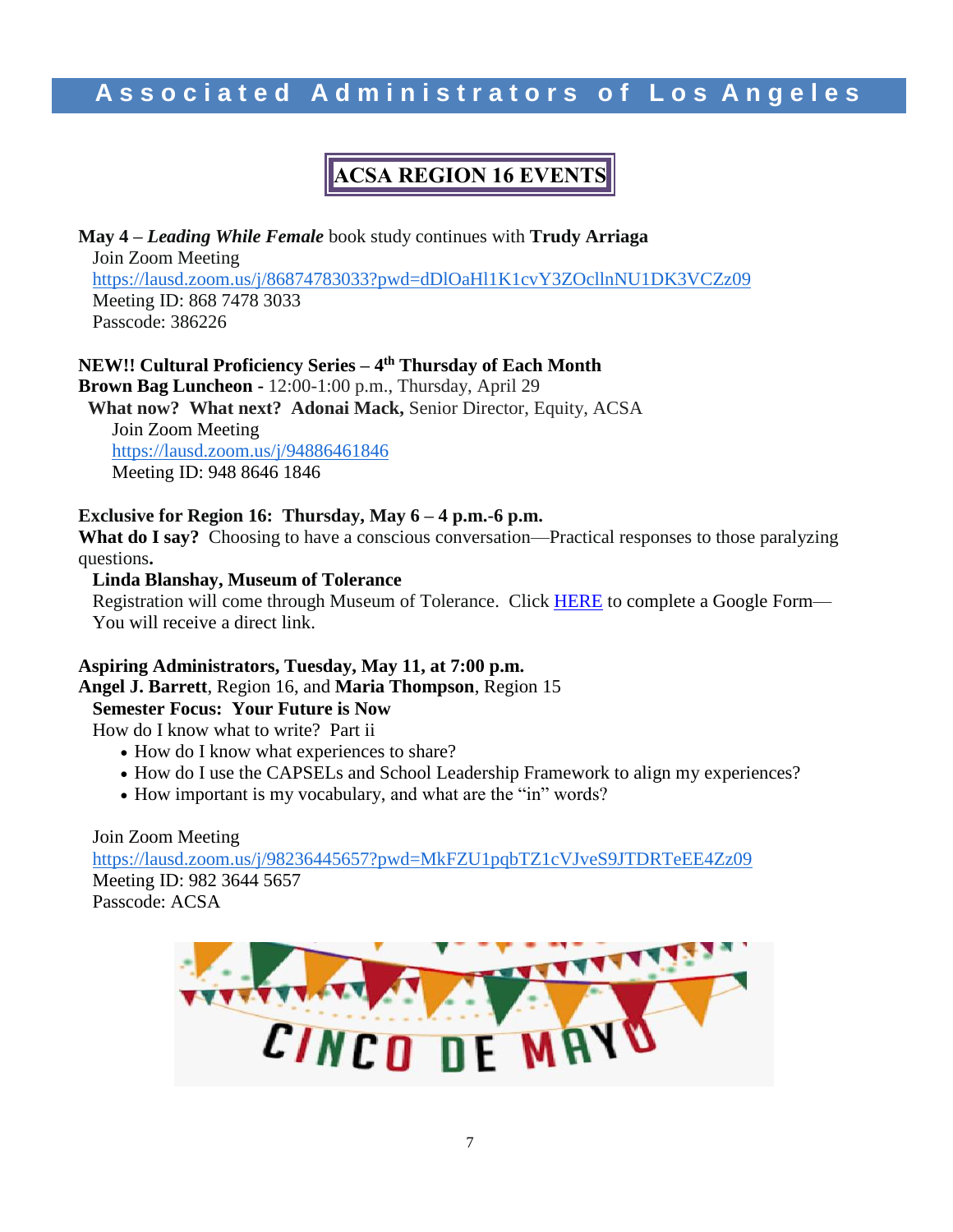### **LONG-TERM CARE INSURANCE AVAILABLE**

AALA members may enroll in a voluntary group long-term care insurance plan. Those who have been members of AALA fewer than 31 days are guaranteed enrollment into the program with no health questions asked. Other AALA active members, retirees, spouses, and family members are also eligible to enroll; however, a health application must be completed. Long-term care is a consideration when financially planning for retirement, and the age when applying, determines the rate. To receive more information or a free, no obligation enrollment packet with rates, please call Specialists in Long-Term Care Insurance Services, Inc., at 1.800.764.6585 or email info@siltc.com

# **IN MEMORIAM**

**CRAIG ALESSI—**Current assistant principal, secondary counseling services (AP,SCS) at Johnson Community Day School, former AP,SCS at Hollywood, and Venice high schools and Westside Global Awareness Magnet Middle School, and former assistant principal at Marina Del Rey Middle School. Mr. Alessi passed away on April 24, 2021.

# **POSITIONS AVAILABLE**

*Note to Applicants: Please be advised that you are responsible for making sure all the District requirements have been met. Do not contact AALA for information regarding positions; for detailed requirements for positions and employment updates use the contact phone number provided in the announcement or visit the District website at*  [http://www.lausdjobs.org](http://www.lausdjobs.org/) *(classified) or* <http://achieve.lausd.net/Page/1125> *(certificated). Employees who change basis during the school year may not earn a full year of service credit and annualized employees who change their basis during the year may sustain an annualized settlement.* 

### **CERTIFICATED**

*Open to certificated and classified employees who meet the position requirements*

### *SPECIALIST, ENGLISH LEARNER INSTRUCTION, SECONDARY (INTERNATIONAL NEWCOMER EMPHASIS)*

**Multilingual and Multicultural Education Department, Division of Instruction, MST 38G, E Basis.**  For more information, click [HERE.](https://achieve.lausd.net/cms/lib/CA01000043/Centricity/Domain/229/Spt_EngLrnInstrSec-INE_MMED.pdf) Application deadline is 4:30 p.m., Friday, May 7, 2021.

*COORDINATOR, ELEMENTARY ENGLISH LANGUAGE ARTS (ELA) INSTRUCTION* **Harbor City, Lomita Community of Schools, Local District South, MST 41G, E Basis.** For more information, click [HERE.](https://achieve.lausd.net/cms/lib/CA01000043/Centricity/Domain/229/Crd_ElemELAInstrc_LDSouth_HarborCity_LomitaCoS.pdf) Application deadline is 2:30 p.m., Monday, May 10, 2021.

*COORDINATOR, ELEMENTARY ENGLISH LANGUAGE ARTS (ELA) INSTRUCTION* **San Pedro Community of Schools, Local District South, MST 41G, E Basis.** For more information, click [HERE.](https://achieve.lausd.net/cms/lib/CA01000043/Centricity/Domain/229/Crd_ElemELAInstrc_LDSouth_SanPedro-CoS.pdf) Application deadline is 2:30 p.m., Monday, May 10, 2021.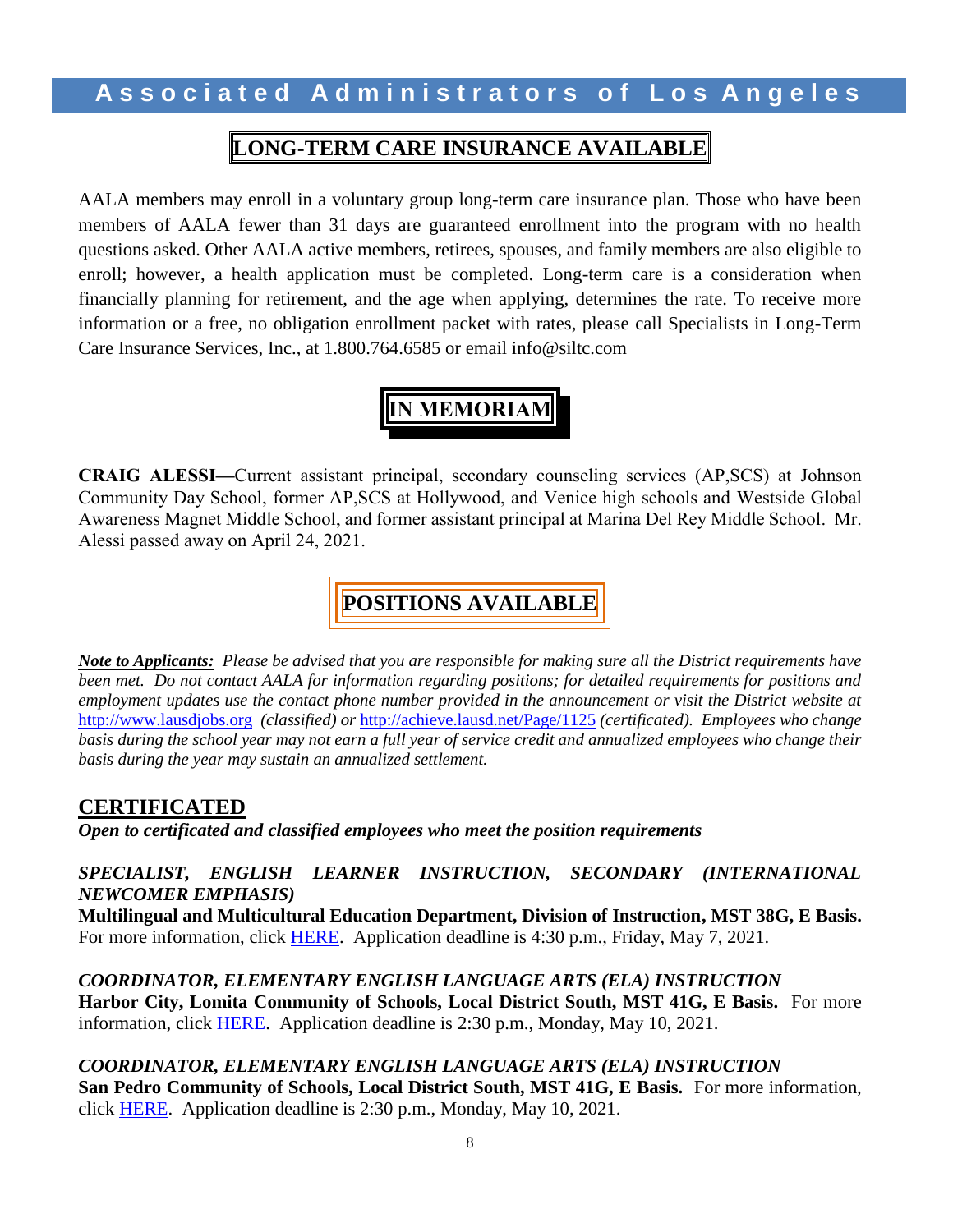*COORDINATOR, ELEMENTARY ENGLISH LANGUAGE ARTS (ELA) INSTRUCTION* **Rivera Community of Schools, Local District South, MST 41G, E Basis.** For more information, click [HERE.](https://achieve.lausd.net/cms/lib/CA01000043/Centricity/Domain/229/Crd_ElemELAInstrc-LDSouth_Rivera-CoS.pdf) Application deadline is 2:30 p.m., Monday, May 10, 2021.

*COORDINATOR, ELEMENTARY ENGLISH LANGUAGE ARTS (ELA) INSTRUCTION* **Gardena Community of Schools, Local District South, MST 41G, E Basis.** For more information, click [HERE.](https://achieve.lausd.net/cms/lib/CA01000043/Centricity/Domain/229/Crd_ElemELAInstrc_LDSouth_GardenaCoS.pdf) Application deadline is 2:30 p.m., Monday, May 10, 2021.

*COORDINATOR, ELEMENTARY ENGLISH LANGUAGE ARTS (ELA) INSTRUCTION* **Fremont Community of Schools, Local District South, MST 41G, E Basis.** For more information, click [HERE.](https://achieve.lausd.net/cms/lib/CA01000043/Centricity/Domain/229/Crd_ElemELAInstrc_LDSouth_FremontCoS.pdf) Application deadline is 2:30 p.m., Monday, May 10, 2021.

*COORDINATOR, ELEMENTARY ENGLISH LANGUAGE ARTS (ELA) INSTRUCTION*

**Carson Community of Schools, Local District South, MST 41G, E Basis.** For more information, click [HERE.](https://achieve.lausd.net/cms/lib/CA01000043/Centricity/Domain/229/Crd_ElemELAInstrc_LDSouth_CarsonCoS.pdf) Application deadline is 2:30 p.m., Monday, May 10, 2021.

*COORDINATOR, ELEMENTARY ENGLISH LANGUAGE ARTS (ELA) INSTRUCTION* **Wilmington Community of Schools, Local District South, MST 41G, E Basis.** For more information, click [HERE.](https://achieve.lausd.net/cms/lib/CA01000043/Centricity/Domain/229/Crd_ElemELAInstrc_LDSouth_WilmingtonCoS.pdf) Application deadline is 2:30 p.m., Monday, May 10, 2021.

#### *COORDINATOR, ELEMENTARY MATHEMATICS PROGRAM*

**Fremont Community of Schools, Local District South, MST 41G, E Basis.** For more information, click [HERE.](https://achieve.lausd.net/cms/lib/CA01000043/Centricity/Domain/229/Crd_ElemMathPgm_LDS_FremontCoS.pdf) Application deadline is 3:00 p.m., Tuesday, May 11, 2021.

#### *COORDINATOR, STRATEGIC COACHING*

**Local District South (Three Positions—elementary mathematics, secondary mathematics, and secondary English language arts), MST 41G, E Basis.** For more information, click [HERE.](https://achieve.lausd.net/cms/lib/CA01000043/Centricity/Domain/229/Crd_StrategicCoaching-LDSouth.pdf) Application deadline is 2:00 p.m., Tuesday, May 11, 2021.

#### *INSTRUCTIONAL COORDINATOR, TK-12*

**Local District West (5 Community of Schools positions at Fairfax/Hollywood; Hamilton/Westchester; Venice/West L.A.; L.A. Mid-City; and South Mid-City), MST 41G, E Basis.**  For more information, click [HERE.](https://achieve.lausd.net/cms/lib/CA01000043/Centricity/Domain/229/Crd_InstTK-12_LDWest.pdf) Application deadline is 4:00 p.m., Wednesday, May 12, 2021.

### *COORDINATOR, SCIENCE, TECHNOLOGY, ENGINEERING, ART, AND MATHEMATICS (STEAM)*

**Local District West, MST 41G, E Basis.** For more information, click [HERE.](https://achieve.lausd.net/cms/lib/CA01000043/Centricity/Domain/229/Crd_STEAM_LDWest.pdf) Application deadline is 4:00 p.m., Wednesday, May 12, 2021.

### *LEAD LOCAL DISTRICT DIRECTOR*

**Local District West, MST 46G, A Basis.** For more information, click [HERE.](https://achieve.lausd.net/cms/lib/CA01000043/Centricity/Domain/229/Dir_Lead%20LD_LDWest.pdf) Application deadline is 4:00 p.m., Thursday, May 13, 2021.